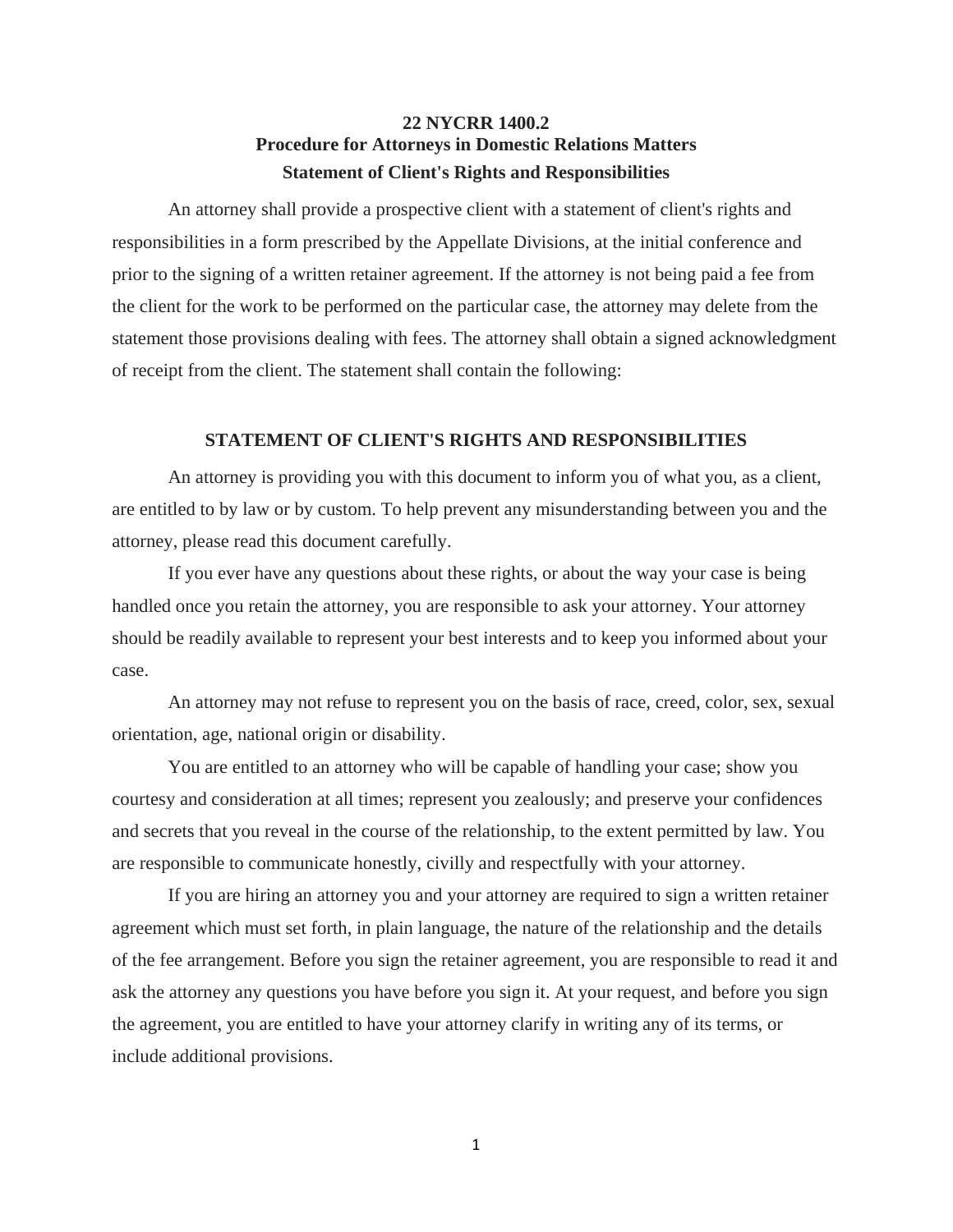You are entitled to fully understand the proposed rates and retainer fee before you sign a retainer agreement, as in any other contract. The retainer fee you pay to the attorney, as is written in the retainer agreement, may not be enough money to pay for all the time that the attorney works on your case.

You may refuse to enter into any fee arrangement that you find unsatisfactory.

An attorney may not request a fee that is contingent on the securing of a divorce or on the amount of money or property that may be obtained.

An attorney may not request a retainer fee that is nonrefundable. That is, should you discharge the attorney, or should the attorney withdraw from the case with Court permission, before the retainer has been used up, the attorney is entitled to be paid commensurate with the work performed on your case and any expenses. The attorney must return to you any balance of the retainer that has not been used. However, the attorney may enter into a minimum fee arrangement with you that provides for the payment of a specific amount below which the fee will not fall based upon the attorney's handling of the case to its conclusion.

You are entitled to know the approximate number of attorneys and other legal staff members who will be working on your case at any given time and what you will be charged for the services of each.

You are entitled to know in advance how you will be asked to pay legal fees and expenses, and how the retainer, if any, will be spent.

You may be responsible at the beginning of the case or before or after the trial to contribute to or pay the other party's attorney's fees and other costs if the Court has ordered you to do so.

The other party may be responsible to contribute to or to pay your attorney's fees, if the Court orders the other party to do so. However, if the other party fails to pay the Court ordered fee, you are still responsible for the fees owed to your attorney and experts in your case.

You are required to pay for court filing fees, process servers as well as fees for expert reports, testimony, depositions and/or trial testimony and you may seek reimbursement from the other party.

If you engage in conduct which is found to be frivolous or meant to intentionally delay the case you could be fined or sanctioned and/or responsible for additional fees.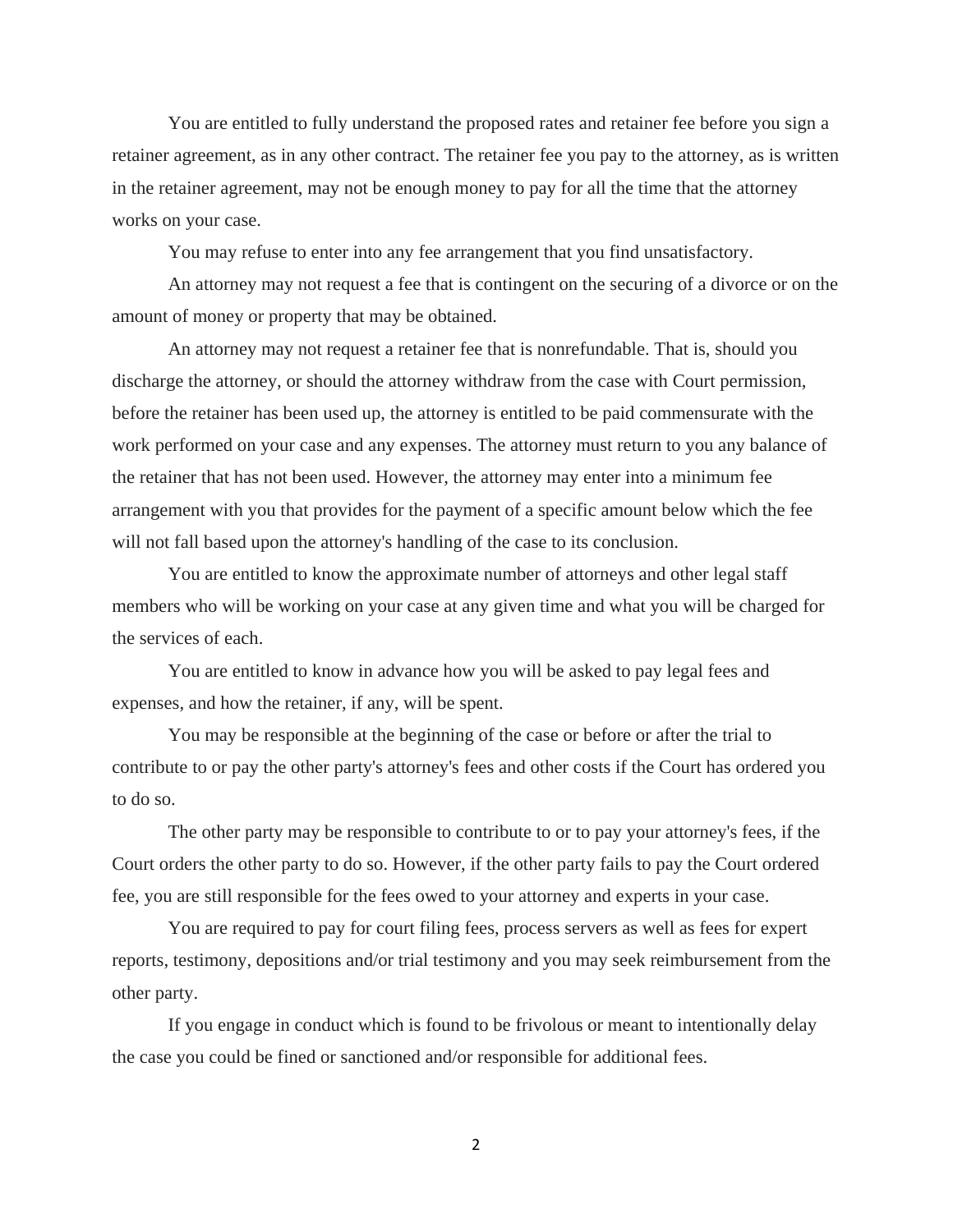At your request, and after your attorney has had a reasonable opportunity to investigate your case, you are entitled to be given an estimate of approximate future costs of your case. That estimate shall be made in good faith but may be subject to change due to facts and circumstances that develop during your case. There are no guarantees that the cost of your case will be as originally estimated.

You are entitled to receive a written, itemized bill on a regular basis, at least every 60 days.

You are expected to review the itemized bills sent to you by your attorney, and to raise any objections or errors in a timely manner in writing. Time spent in discussion or explanation of bills will not be charged to you.

You are responsible to be honest and truthful in all discussions with your attorney, and to provide all relevant information and documentation to enable her or him to competently prepare your case. Attorneys and clients must make reasonable efforts to maintain open communication during business hours throughout the representation. An attorney may seek to be relieved as your attorney if you are not honest and truthful with her or him.

You are entitled to be kept informed of the status of your case, and to be provided with copies of correspondence and documents prepared on your behalf or received from the court or your adversary.

Your attorney is required to discuss the following with you: a) the automatic orders that are in effect once either party files a summons with notice; b) the law that provides for the financial support of the children, the Child Support Standards Act, if you and the other party have children under the age of twenty-one; and c) the law that provides for the financial support of the parties, the Maintenance Guidelines Statute.

You are responsible to be present and on time in court at the time that conferences, oral arguments, hearings and trials are conducted unless excused by the Judge or the part rules of the assigned Judge.

You are entitled to make the ultimate decision on the objectives to be pursued in your case, and to make the final decision regarding the settlement of your case. Your attorney has the right to send you written communications if your attorney disagrees with how you want your case handled.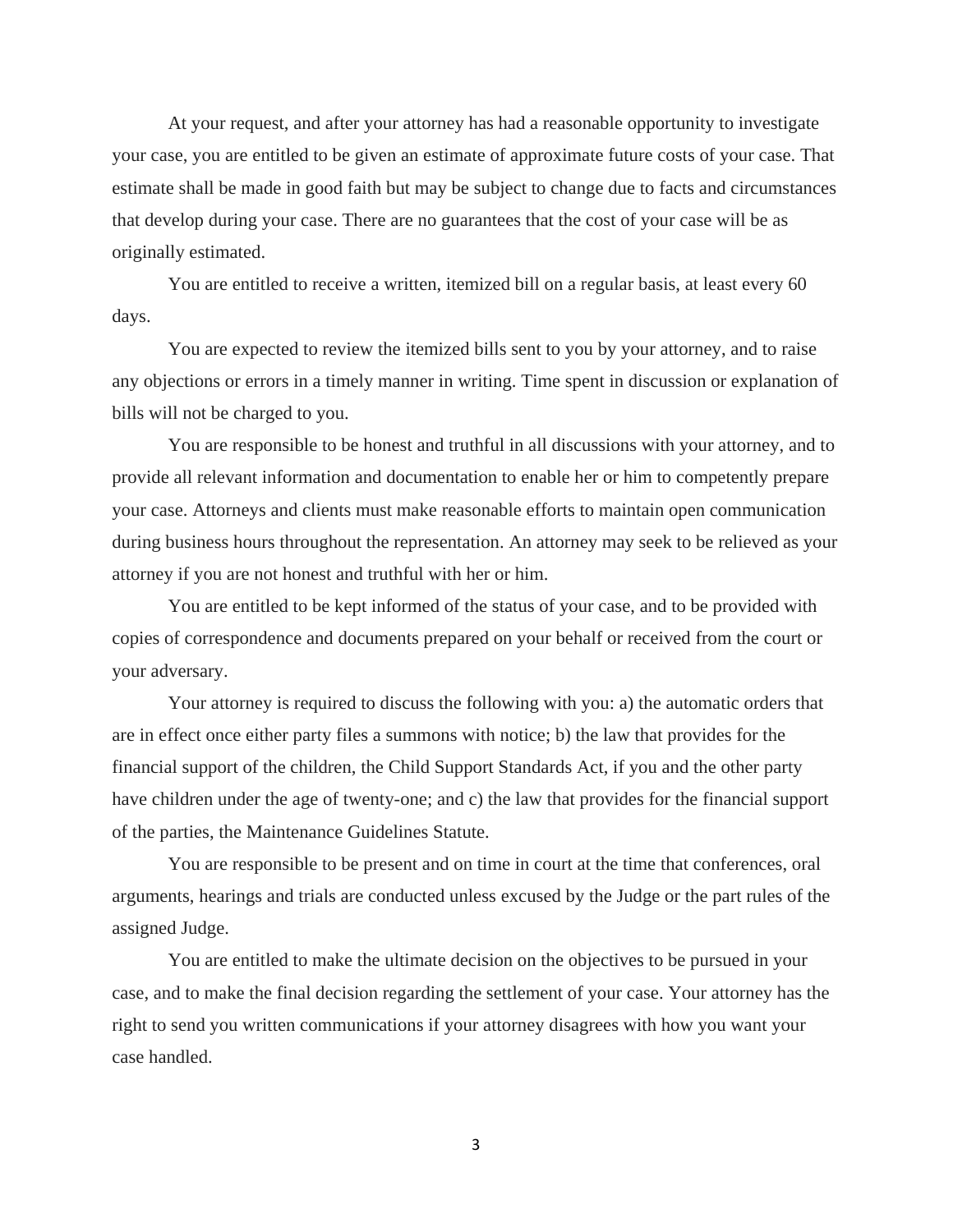Your attorney's written retainer agreement must specify under what circumstances he or she might seek to withdraw as your attorney for nonpayment of legal fees. If an action or proceeding is pending, the court may give your attorney a "charging lien," which entitles your attorney to payment for services already rendered at the end of the case out of the proceeds of the final order or judgment. In some cases your attorney may exercise a "retaining lien" which, subject to Court proceedings, may allow them to keep your file as security.

You are under no legal obligation to sign a confession of judgment or promissory note, or to agree to a lien or mortgage on your home to pay for legal fees. Your attorney's written retainer agreement must specify whether, and under what circumstances, such security may be requested. In no event may such security interest be obtained by your attorney without prior court approval and notice to your adversary. An attorney's security interest in the marital residence cannot be foreclosed against you.

You are entitled to have your attorney's best efforts exerted on your behalf, but no particular results can be guaranteed.

If you entrust money with an attorney for an escrow deposit in your case, the attorney must safeguard the escrow in a special bank account. You are entitled to a written escrow agreement, a written receipt, and a complete record concerning the escrow. When the terms of the escrow agreement have been performed, the attorney must promptly make payment of the escrow to all persons who are entitled to it.

Once your Judgment of Divorce is signed, if you are re-retaining an attorney you must sign a new retainer agreement.

If you are expecting your attorney to prepare and file documents related to the transfer of a house, co-op or lease, that must be specified in the retainer agreement. The signing of an agreement or Court order that transfers title does not transfer a co-op apartment or a house. A separate document must be prepared and filed.

In the event of a fee dispute, you may have the right to seek arbitration pursuant to Part 137 of the Rules of the Chief Administrative Judge where the dispute involves a sum of more than \$1,000.00 or less than \$50,000.00 unless you agree otherwise. Your attorney will provide you with the necessary information regarding arbitration in the event of a fee dispute, or upon your request.